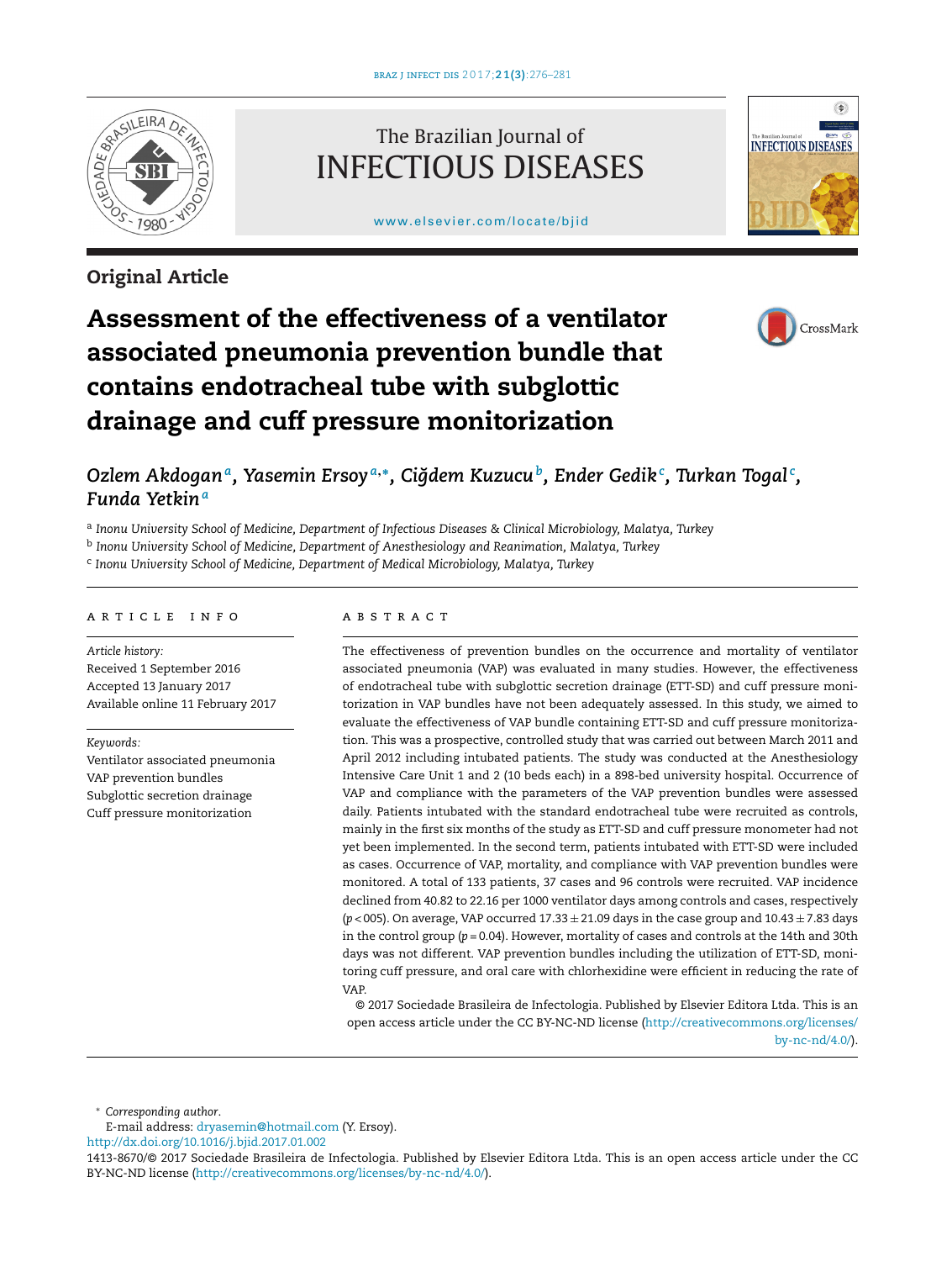# **Introduction**

VAP is a preventable nosocomial infection with high mortality and morbidity associated with medical instruments and health care, and increases hospital costs. $1$  Ventilator associated pneumonia (VAP) incidence is 1–4/1000 ventilator days, but it can be high as 10/1000 ventilator days.<sup>2</sup>

Considering the risk factors associated with VAP, evidencebased guidelines have been published for many years aiming to reduce VAP incidence. $3,4$  VAP is mainly caused by pathogens to lower respiratory tract that colonizes the oropharynx and trachea. Therefore, restraining this colonization is the first step in the prevention of VAP. Prevention strategies of VAP includes surveillance, hand hygiene, isolation measures to reduce cross contamination of resistant bacteria, keeping the head position elevated, oral care with chlorhexidine, and utilization of endotracheal tube which allows the aspiration of subglottic secretions (ETT-SD) and monitoring the cuff pressure. In recent years, it has been observed that the application of these measures individually is not sufficient. The target is zero infection with a synergistic effect by creating the "VAP prevention bundle" of preventive measures.<sup>5</sup> Thus, VAP prevention bundles may include many possible measures and the Institutions usually select three to six of them. The inclusion of ETT-SD and cuff pressure monitorization in bundles brings about additional economic burden to hospitals. However, the importance of these two parameters have been evaluated in just a few studies. $6,7$  This study was carried out to assess the effectiveness of VAP prevention bundles that contain ETT-SD and cuff pressure monitorization in terms of incidence and mortality of VAP.

### **Material and methods**

#### *Hospital setting and study design*

This was a prospective, controlled study carried out at the two 10-bed Anesthesiology Intensive Care Units (ICU-1 and ICU-2) of a 898-bed University Hospital between March 2011 and April 2012.

Patients aged 18 years and more referred from the emergency room, clinical or surgical wards who were intubated for more than 48h at the participating ICUs were recruited for the study.

Patients were followed up until hospital discharge or death even if transferred to another clinic. Patients with chronic tracheostomy and those intubated for more than one day in another center were excluded from study.

The included patients were assessed daily in terms of VAP occurrence and compliance with the measures of the VAP prevention bundle and recorded at the standardized follow-up form.

The study consisted of two periods: the first period lasted six months and the second seven months. As there were no ETT-SDs and cuff pressure monometer in our hospital and in order to avoid ethical problems related to randomization, the patients recruited in the first 6-month period were considered the control group. In the second period ETT-SDs and cuff pressure monometers were obtained with the support of the Scientific Research Projects Unit (SRPU) of Inonu University. ETT-SDs (Coviden, Mallinckroth<sup>TM</sup>) and manual cuff pressure monometers (Coviden, Mallinckroth<sup>TM</sup>) were made available to the Emergency Services and ICUs. The health professionals of these units were trained in the use of these two parameters that were recently added to VAP prevention bundle of the ICUs. To evaluate the effectiveness of this VAP prevention bundle, the patients intubated with ETT-SD, considered cases, were compared to the patients intubated with standard ETT, the control group.

VAP was diagnosed according to the nosocomial PNU 1 criteria in line with the suggestions of the Centers for Disease Control (CDC).<sup>[1](#page-4-0)</sup>

Pneumonia diagnosed in the first four days after the intubation were classified as early onset pneumonia and those pneumonias diagnosed after four days were classified as late onset pneumonia[.1,4,8](#page-4-0)

#### *VAP bundle included the following interventions:*

- 1. Utilization of subglottic secretion drainage endotracheal tube (ETT-SD);
- 2. Monitorization of endotracheal cuff pressure and maintenance at  $20-30$  cm  $H<sub>2</sub>O$ ;
- 3. Oral care with chlorhexidine (0.12–0.2%);
- 4. Semi-recumbent position, head position at 30–45◦;
- 5. Daily sedation break;
- 6. Prophylaxis of peptic ulcer;
- 7. Utilization of orogastric (OG) feeding catheter instead of nasogastric (NG) feeding catheter;
- 8. Prophylaxis of deep vein thrombosis (DVT).

Identity, underlying diseases, risk factors, compliance with the components of the VAP prevention bundle, clinical and laboratory information, and APACHE II scores were used. APACHE II scores were calculated according to the worst parameters within the first 24h of patients admission to the ICUs.

Occurrence of VAP and compliance with the components of the VAP prevention bundle were monitored daily. Bundle compliance was recorded as positive or negative for each bundle component and the compliance ratio was calculated for each component in every patient. "The compliance ratio" for each component was calculated as the percentage of the patient' hospitalization days with positive compliance.

**Compliance ratio:** [the number of days with full compliance/hospitalization time (days)]  $\times$  100.<sup>9</sup>

**VAP** rate: (number of VAP/ventilator days)  $\times$  1000.

**VAP attack rate:** total VAP attacks/number of patients with VAP.

Crude mortality and mortality rate in the first 14 and 30 days were recorded for cases and controls.

#### *Statistical analyses*

Data were entered in SPSS 16.0 for Windows for statistical analysis. Arithmetic mean and standard deviation (mean  $\pm$  SD) were used for numeric variables, and number (*n*) and percentage (%) parameters were used for categorical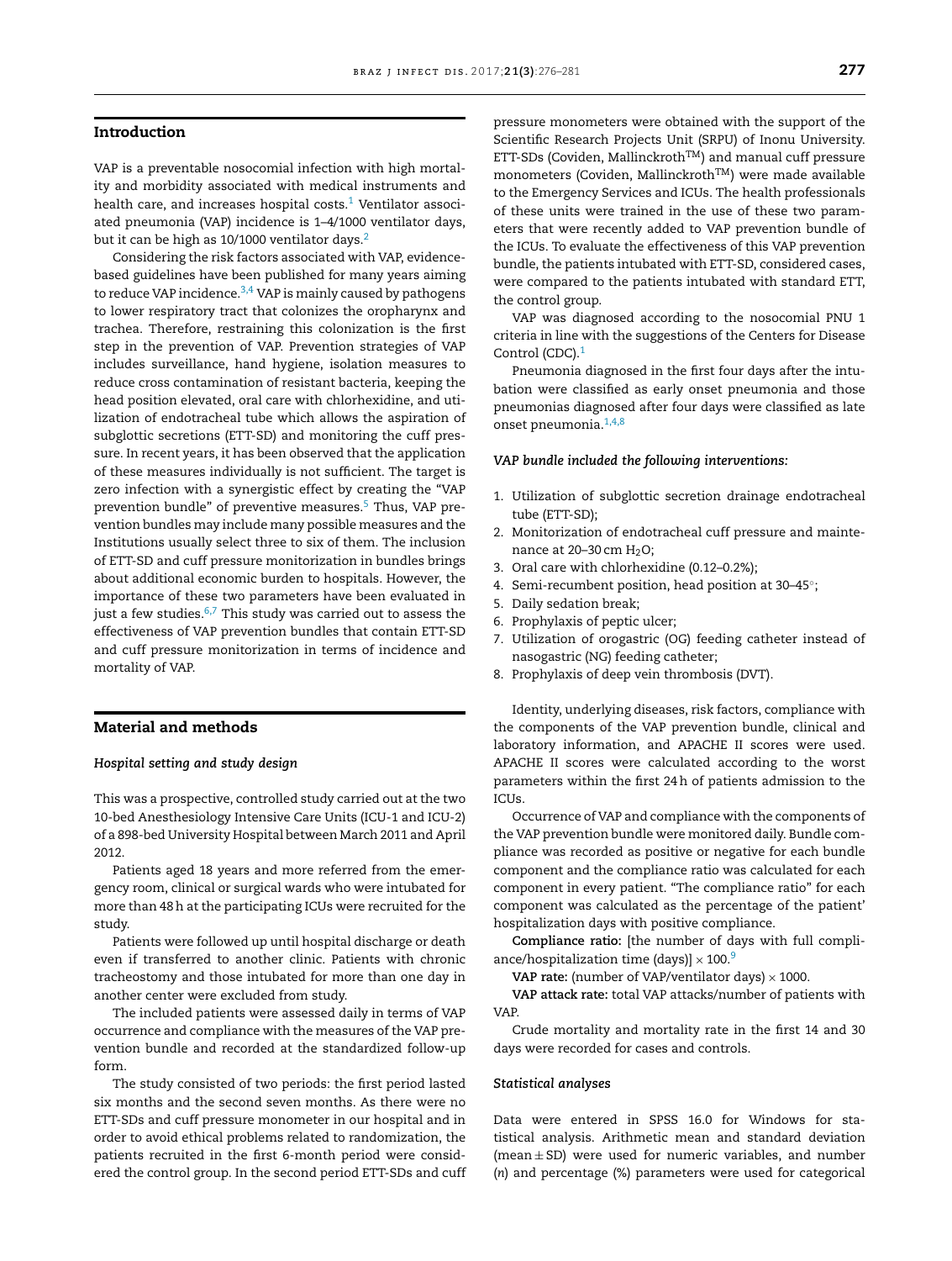variables in descriptive statistics. Pearson Chi Square and Fishers Exact Test were used for the calculation of *p*-value for categorical and Student's *t* test for continuous variables. Statistical significance was considered at *p* < 0.05.

# **Results**

A total of 133 patients, 37 patients cases and 96 controls entered the study between March 2011 and April 2012. Two patients with ETT-SD presented stridor, foaming of mouth, and wheezing and the tubes were replaced by standard ETT. These two patients were not excluded from the study.

Mean age of cases was  $60.32$  (mean  $\pm 21.6$ ) and  $61.34$ (mean  $\pm$  19.8) of control patients ( $p = 0.7$ ) (Table 1). There was no significant difference between APACHE II score of cases  $(29.35 \pm 6.3)$  and controls  $(28.98 \pm 7.1)$   $(p = 0.7)$ .

The most common admission diagnosis to ICU was respiratory disorders (22 cases and 32 controls), followed by cardiovascular diseases (5 and 34), and trauma (5 and 17).

There was no significant subgroup difference between cases and controls regarding underlying diseases.

A total of 133 patients and 2657 ventilator days were followed-up during the 13 months of the study. Mean hospitalization time, length of stay in ICUs, and mortality rate are presented in Table 1. Crude mortality was 70% and 64.65 for

cases and controls, respectively, with no statistically significant difference between two groups (*p* = 0.54). Mean mortality time was  $25.77 \pm 28.6$  days and  $23.03 \pm 20.21$  days among cases and controls, respectively  $(p = 0.61)$  (Table 1). However, the first episode of VAP diagnosis was on average seven days earlier among controls (10.4 days) than among cases (17.3 days)  $(p = 0.04)$ .

In the control group, 1935 ventilator days were recorded in 96 patients intubated with standard ETT and 79 VAP episodes were diagnosed in 60 (62.5%) patients of this group. Seven hundred twenty-two ventilator days were recorded in 37 patients with ETT-SD (case group). Sixteen (43.2%) VAP episodes were diagnosed in 15 (40.5%) patients among cases. Early onset pneumonia was seen in 14 (14.58%) patients and late onset pneumonia in 65 control patients. However, early onset VAP was diagnosed in only one (2.7%) patient and late onset in 15 (40.5%) case patients in the group. VAP rate in 1000 ventilator days was 40.82 and 22.16 in controls and cases, respectively.

VAP ratio/1000 ventilator days was significantly higher among controls (40.8) than among cases (22.1) (*p* < 0.05). Data associated with ventilator days and VAP in both groups are presented in Table 2.

Total VAP prevention bundle compliance could not be calculated as no patient had a compliance over 90% or 100% with all components comprised in the VAP prevention bundle. There was statistically significant increase in use of cuff

### Table 1 – Demographic and other variables, mean hospitalization time, length of stay in intensive care unit, mean **intubation time (days), mean ventilation time (days), and mortality rates among cases and controls.**

|                                            | Case $(n=37)$     | Control $(n=96)$  | p-Value |
|--------------------------------------------|-------------------|-------------------|---------|
| Male gender $(n, %)$                       | 28 (75.68)        | 52 (54.17)        | 0.023   |
| Age (year, mean $\pm$ SD)                  | $60.32 + 21.55$   | $61.34 \pm 19.78$ | 0.7     |
| Admission APACHE II score                  | $29.35 \pm 6.32$  | $28.98 \pm 7.13$  | 0.7     |
| Estimated mortality                        | $65.51 \pm 16.8$  | $64.25 \pm 20.7$  | 0.7     |
| Mean hospitalization time                  | $28.54 \pm 23.98$ | $30.22 \pm 30.10$ | 0.76    |
| Mean length of stay in intensive care unit | $23.70 \pm 24.33$ | $23.75 \pm 20.55$ | 0.99    |
| Mean ventilator time                       | $19.51 \pm 19.56$ | $20.16 + 15.74$   | 0.844   |
| Day of first VAP diagnosis (mean)          | $17.33 \pm 21.09$ | $10.43 \pm 7.83$  | 0.04    |
| Day of first VAP diagnosis (mean)"         | $20.56 \pm 24.13$ | $13.75 \pm 10.19$ | 0.07    |
| Mean mortality time                        | $25.77 \pm 28.6$  | $23.03 + 20.21$   | 0.61    |
| Mortality at 14th day (n, %)               | 16 (43.24)        | 34 (35.42)        | 0.17    |
| Mortality at 30th day (n, %)               | 19 (51.35)        | 47 (48.96)        | 0.25    |
| Total mortality (n, %)                     | 26(70.3)          | 62(64.6)          | 0.54    |

∗ First attack was taken in patients with more than one attack.

∗∗ All of the attacks were taken in patients with more than one attack.

#### Table 2 - Ventilator days, number of ventilator associated pneumonias, number of episodes, ratio of early onset and late **onset ventilator associated pneumonia in the study groups.**

|                                          | Total     | Cases $(n=37)$ | Controls $(n=96)$ | <i>p</i> -Value |
|------------------------------------------|-----------|----------------|-------------------|-----------------|
| Monitored ventilator days                | 2657      | 722            | 1935              | 0.456           |
| Number of patients with $VAP$ , n $(\%)$ | 75 (56.4) | 15(40.5)       | 60(62.5)          | 0.031           |
| Number of VAP episodes", $n$ (%)         | 95(71.4)  | 16(43.2)       | 79 (82.29)        | 0.003           |
| Early onset VAP, n (%)                   | 15(11.3)  | 1(2.7)         | 14 (14.58)        | 0.006           |
| Late onset VAP, n (%)                    | 80(60.2)  | 15(40.5)       | 65(67.7)          | 0.008           |
| Ratio of VAP in 1000 ventilator day      | 35.76     | 22.16          | 40.82             | < 0.05          |

∗ The first attack of patients with more than one attack was included.

∗∗ All attacks of patients with more than one attack were included.

∗∗∗ The difference between two percentages was assessed by significance test (*t*-test, *t* = 2322).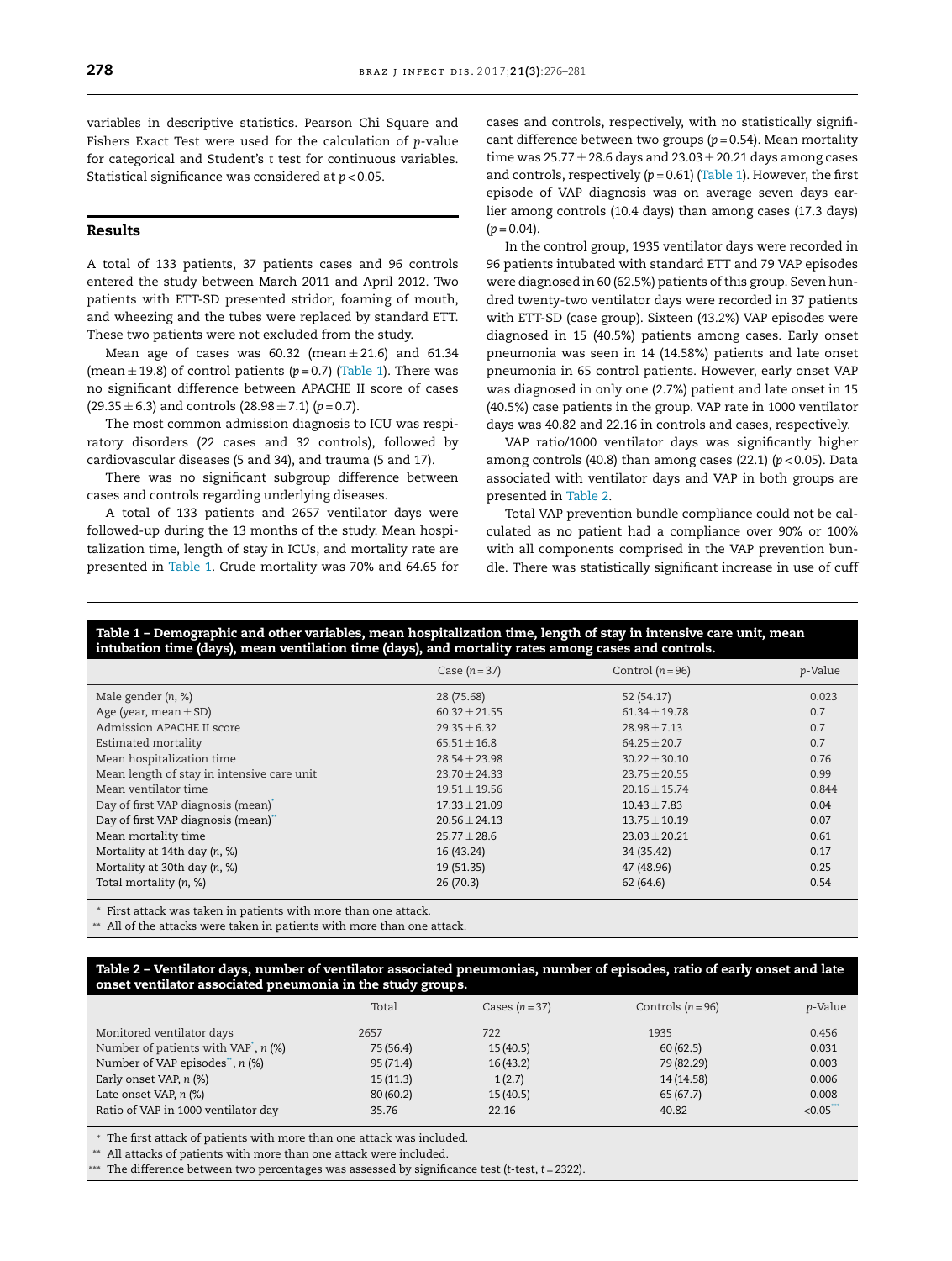| Table 3 - Compliance ratios with the components of the VAP prevention bundle in the study groups. |                                        |                        |      |  |  |  |  |
|---------------------------------------------------------------------------------------------------|----------------------------------------|------------------------|------|--|--|--|--|
| Parameters in VAP prevention bundle                                                               | Compliance ratios, $%$ (mean $\pm$ SD) | p-Value                |      |  |  |  |  |
|                                                                                                   | Case group<br>n: 37                    | Control group<br>n: 96 |      |  |  |  |  |
| Cuff pressure measurement                                                                         | $50.1 + 31.4$                          | $6.6 + 19.5$           | 0.00 |  |  |  |  |
| Head position                                                                                     | $66.8 \pm 33.3$                        | $75.1 + 25.5$          | 0.13 |  |  |  |  |
| Oral care with chlorhexidine                                                                      | $37.4 + 46.9$                          | $18.6 \pm 33.6$        | 0.01 |  |  |  |  |
| Peptic ulcer prophylaxis                                                                          | $99.8 + 1.3$                           | $96.2 + 18.1$          | 0.23 |  |  |  |  |
| Orogastric feeding catheter                                                                       | $51.8 \pm 38.4$                        | $47.8 \pm 36.6$        | 0.59 |  |  |  |  |
| Deep vein thrombosis prophylaxis                                                                  | $66.8 + 32.9$                          | $68.7 + 30.4$          | 0.98 |  |  |  |  |
| Daily break of sedation                                                                           | $57.9 + 28.9$                          | $66.3 + 27.0$          | 0.12 |  |  |  |  |

pressure monometer, and oral care with chlorhexidine among cases compared to controls. Other than these three components, there was no other significant difference between two groups.

Ratio of compliance with the components of the VAP prevention bundle is presented in Table 3.

# **Discussion**

Ventilator associated pneumonia rates differ according to the centers and wards and the ratio of VAP is reported between 10 and 25% in the studies[.10](#page-5-0) Prevention of VAP has become the priority of ICUs all around the world, and in America in particular[.11–13](#page-5-0) Since 2005, the rate of VAP had a significant decline as a result of the implementation of VAP prevention bundles.  $9,13-16$  Reduction of VAP as a result of prevention efforts have been reported as  $1-4/1000$  ventilator days.<sup>2</sup> In national studies, the ratio of VAP has changed in the range of 13–27/1000 ventilator days. $17-21$  According to the National Hospital Infection Surveillance Network (UHESA) 2011 data, the incidence density of VAP is reported as 19.7 in 50% percentile in Anesthesiology and Reanimation Intensive Care Units of University Hospitals in Turkey[.22](#page-5-0)

In our study the ratio of VAP was 40.82/1000 ventilator day in the control group and 22.16/1000 in the case group (*p* < 0.05). The high rate of VAP should be pointed out even among cases who presented a 50% decline in the rate of VAP. The main cause for the high VAP rate is considered to be the exclusion of patients who were intubated for less than 48h. Most of the studies have included all patients admitted to the ICU; in our study, patients with short term intubation were excluded so that the groups would be more homogenous and the effectiveness of the various measures could be made more accurately. This resulted the decline of ventilator days and the inclusion of more seriously ill patients. Furthermore, the VAP incidence reported by Valles et al. who used a similar study design was 39.6 and 19.9 among controls and cases, respectively.<sup>[23](#page-5-0)</sup>

The lack of significant difference in a several components, particularly in APACHE-II scores and estimated mortality among cases and controls showed the homogeneity and comparability of the groups.

There was no full compliance with all components of the VAP prevention bundle in neither group.

Only the ratio of compliance of peptic ulcer was  $\geq 90\%$ in both groups among the five components comprising semi sitting head position, peptic ulcer prophylaxis, preference of OG feeding catheter to NG feeding catheter, performance of DVT prophylaxis, and break of sedation. Although these components have been implemented for so many years in the units, it is interesting that the observed compliance ratio was so low. As there was a correlation between the compliance with the VAP prevention bundle and the incidence of VAP, $9$  it was thought that not achieving the targeted compliance ratio except with these three components could explain the high rate of VAP in our study when compared to the literature.

In literature, the duration of the studies ranges between 2 and 7 years with a prior preparation period. $13$  One of the important limitations of our study is the short duration of the study, which could have contributed to the observed low compliance ratio. We would have thought that to assess the increment in the compliance ratio accurately the implementation should follow a process.

Team work must be strengthened for VAP prevention bundles to work. Cocanour et al. reported that the decline in VAP was not only the result of the implementation of VAP prevention bundles but also the daily assessment of the compliance with the components of the VAP prevention bundle and weekly feedback to the health professionals. $24$  For the prevention of VAP, the efforts of all hospital management, physicians, staff of the ICU are necessary, and internalization by the ICU staff and recording are also important. In our study compliance was assesses but the weekly feedback was not done. This could have been the reason why the compliance ratio had no significant increment during the study.

Notwithstanding, the duration of the mechanical ventilation was reduced in four days, the length of hospital stay decreased six days, and the occurrence of VAP was delayed in 6–9 days on average as a result of full compliance with the three components of the VAP prevention bundle, namely hygiene of hands, control of cuff pressure, and sedation break.<sup>[14](#page-5-0)</sup> In our study, though none of the patients from both groups had a compliance >90% with all components, except use of ETT-SD in the case group, VAP rate declined approximately 50% and hospitalization time decreased by two days.

Bird et al. reported that the most effective component of VAP prevention bundles is the position of the bedhead. $9$  In our study though the ratio of the compliance with the position of the head was rather low, the percentages were calculated as  $66.8 \pm 33.3$  in case group meanwhile  $75.1 \pm 25.5$  in control group (*p* = 0.13). We considered the position of the head as one of the most effective method for preventing VAP. Furthermore,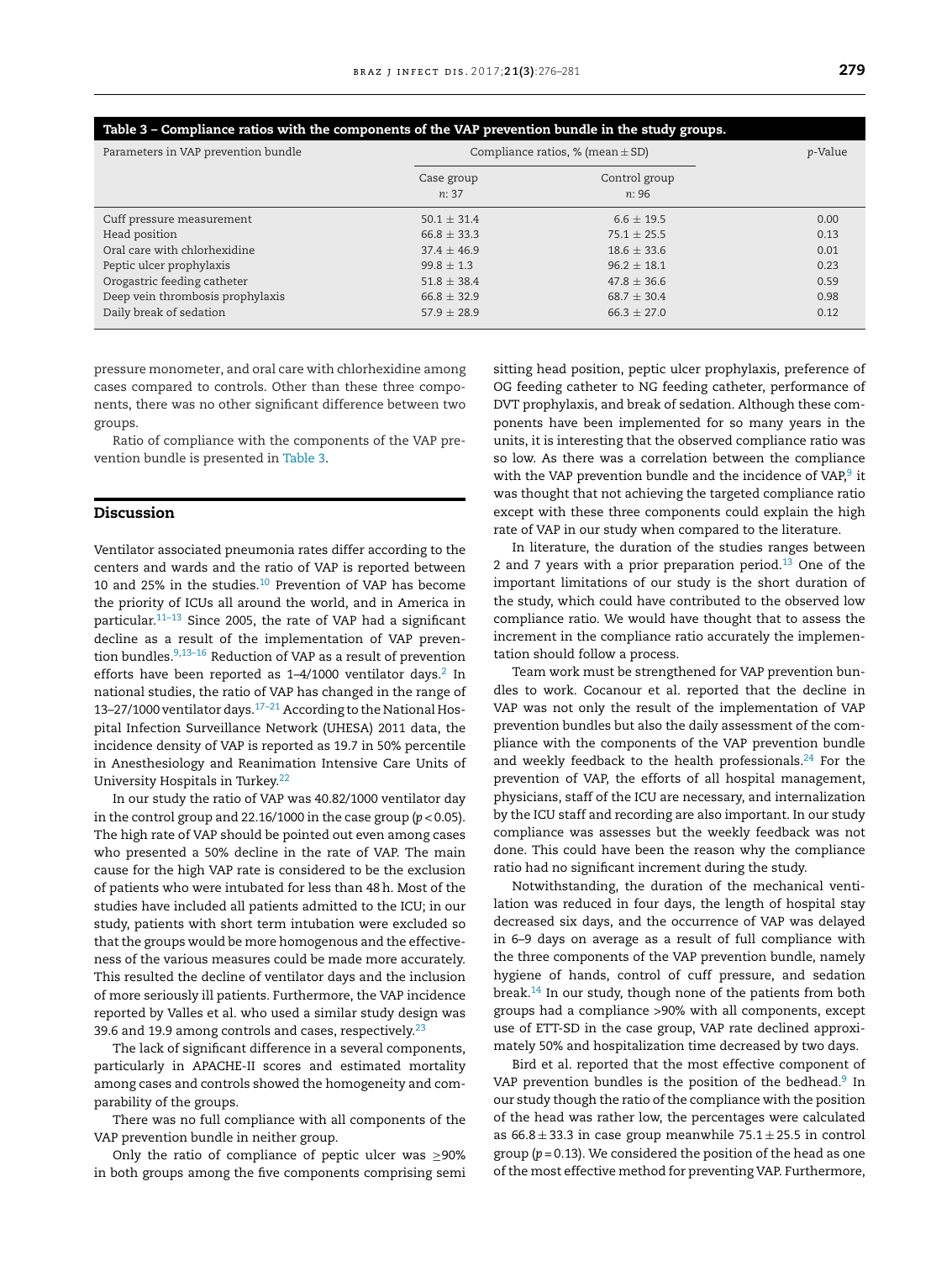<span id="page-4-0"></span>ETT-SDs and monitoring of the cuff pressure can be critical for the prevention of aspiration to the airways in the cases the head position cannot be kept high.

The aspiration of subglottic secretion is suggested to prevent early onset pneumonia in VAP prevention guidelines.3,4,25,26 In a meta-analysis performed by Defluzian et al. in 2005, the utilization of ETT-SD prevented early onset VAP in a significant level. $27$  In the same line with the literature a significant delay in the time of occurrence of VAP in patients with ETT-SDs was observed in our study. Time of the first episode of VAP was 17.33 days among cases and 10.43 days among controls (*p* = 0.04), a significant seven-day delay. While patients with ETT-SD had 16 (43.2%) VAP episodes, and only one (2.7%) early onset VAP, control patients with standard ETT had 79 (82.29%) VAP episodes, and 14 (14.58%) early onset VAP. There was a statistically significant difference in number of VAP episodes and occurrence of early onset VAP between the two groups.

Lorente et al. used different techniques for the prevention of the late onset pneumonia as ETT-SD is effective in preventing early onset pneumonia, but it was insufficient to prevent the late onset pneumonia.<sup>[28](#page-5-0)</sup> They reported that the utilization of ultra-thin polyurethane cuff concomitantly with SSD could minimize the leakage of the secretion which might decline the incidence of both early and late onset VAP.

Two patients using ETT-SD presented stridor, foaming of the mouth, and wheezing during the study and had their tubes replaced by standard ETT. Some studies reported the occurrence of stridor after extubation with the utilization of ETT-SD.[29,30](#page-5-0)

To maintain the target cuff pressure value (20-30 cm  $H_2O$ ) by the measurement of cuff pressure, which is one of the important components of the VAP prevention bundle, is a precaution that prevents micro aspiration that causes VAP. Some of the investigators determined the cuff pressure under 20 cm  $H_2$ O more frequently by manual cuff pressure monometer than the continuous pressure monometer. $31$  Nonetheless, there was no impact on the frequency of VAP and time in ICU and mortality. Also, in our study the intermittent manual cuff pressure monometer was used. Compliance with the cuff pressure measurement was 50.1% among cases. It was observed that the first measured cuff pressure value was frequently under the 20 cm  $H_2O$  although the cuff pressure measurement was controlled regularly in every four hours. So, it is possible to fail in prevention of micro aspirations despite the monitoring of cuff pressure measurements. Manual cuff pressure monometer was preferred because of its cost-effectiveness and this could have been a limitation factor of our study.

While it was shown that, the ETT-SDs reduced morbidity, two separate studies reported that there was no statistically significant effect on mortality. $30,32$  In our study, the average day of death among cases and controls was 26 and 23 days, respectively, and the effect of the VAP prevention bundle on mortality was not statistically significant (*p* = 0.61). However, we would have thought that the small size of the case group could have lowered the power for detecting a clinically relevant difference. Larger studies with longer follow-up are warranted. In addition, it should be noticed that there are very few nursing homes in Turkey. As a result, long term care

patient hospitalization continues in acute intensive care units, which may help explain the observed high mortality rates.

As a conclusion, significant decline in VAP rate can be achieved with the implementation of a VAP prevention bundle that includes the measurement of cuff pressure, oral care with chlorhexidine, and full utilization of ETT-SD. On the other hand, the effect on mortality could not be demonstrated. The ratio of compliance with the VAP prevention bundles are low and compliance must be increased with the health team, collaboration of the institution, education and feedbacks.

# **Funding**

This study was supported by Inonu University Scientific Research Projects Unit [project number: 2011/56].

# **Conflicts of interest**

The authors declare no conflicts of interest.

# **Acknowledgments**

We thank Prof. Dr. Gülsen Güneş from the Department of Public Health, Inonu University School of Medicine, for her efforts on performing statistical analyses.

# r e f e r enc e s

- 1. [Horan](http://refhub.elsevier.com/S1413-8670(16)30190-8/sbref0165) [TC,](http://refhub.elsevier.com/S1413-8670(16)30190-8/sbref0165) [Andrus](http://refhub.elsevier.com/S1413-8670(16)30190-8/sbref0165) [M,](http://refhub.elsevier.com/S1413-8670(16)30190-8/sbref0165) [Dudeck](http://refhub.elsevier.com/S1413-8670(16)30190-8/sbref0165) [MA.](http://refhub.elsevier.com/S1413-8670(16)30190-8/sbref0165) [CDC/NHSN](http://refhub.elsevier.com/S1413-8670(16)30190-8/sbref0165) [surveillance](http://refhub.elsevier.com/S1413-8670(16)30190-8/sbref0165) [definition](http://refhub.elsevier.com/S1413-8670(16)30190-8/sbref0165) [of](http://refhub.elsevier.com/S1413-8670(16)30190-8/sbref0165) [health](http://refhub.elsevier.com/S1413-8670(16)30190-8/sbref0165) [care-associated](http://refhub.elsevier.com/S1413-8670(16)30190-8/sbref0165) [infection](http://refhub.elsevier.com/S1413-8670(16)30190-8/sbref0165) [and](http://refhub.elsevier.com/S1413-8670(16)30190-8/sbref0165) [criteria](http://refhub.elsevier.com/S1413-8670(16)30190-8/sbref0165) [for](http://refhub.elsevier.com/S1413-8670(16)30190-8/sbref0165) [specific](http://refhub.elsevier.com/S1413-8670(16)30190-8/sbref0165) [types](http://refhub.elsevier.com/S1413-8670(16)30190-8/sbref0165) [of](http://refhub.elsevier.com/S1413-8670(16)30190-8/sbref0165) [infections](http://refhub.elsevier.com/S1413-8670(16)30190-8/sbref0165) [in](http://refhub.elsevier.com/S1413-8670(16)30190-8/sbref0165) [the](http://refhub.elsevier.com/S1413-8670(16)30190-8/sbref0165) [acute](http://refhub.elsevier.com/S1413-8670(16)30190-8/sbref0165) [care](http://refhub.elsevier.com/S1413-8670(16)30190-8/sbref0165) [setting.](http://refhub.elsevier.com/S1413-8670(16)30190-8/sbref0165) [Am](http://refhub.elsevier.com/S1413-8670(16)30190-8/sbref0165) [J](http://refhub.elsevier.com/S1413-8670(16)30190-8/sbref0165) [Infect](http://refhub.elsevier.com/S1413-8670(16)30190-8/sbref0165) [Control.](http://refhub.elsevier.com/S1413-8670(16)30190-8/sbref0165) [2008;36:309–32.](http://refhub.elsevier.com/S1413-8670(16)30190-8/sbref0165)
- 2. [Coffin](http://refhub.elsevier.com/S1413-8670(16)30190-8/sbref0170) [SE,](http://refhub.elsevier.com/S1413-8670(16)30190-8/sbref0170) [Klompas](http://refhub.elsevier.com/S1413-8670(16)30190-8/sbref0170) [M,](http://refhub.elsevier.com/S1413-8670(16)30190-8/sbref0170) [Classen](http://refhub.elsevier.com/S1413-8670(16)30190-8/sbref0170) [D,](http://refhub.elsevier.com/S1413-8670(16)30190-8/sbref0170) [et](http://refhub.elsevier.com/S1413-8670(16)30190-8/sbref0170) [al.](http://refhub.elsevier.com/S1413-8670(16)30190-8/sbref0170) [Strategies](http://refhub.elsevier.com/S1413-8670(16)30190-8/sbref0170) [to](http://refhub.elsevier.com/S1413-8670(16)30190-8/sbref0170) [prevent](http://refhub.elsevier.com/S1413-8670(16)30190-8/sbref0170) [ventilator-associated](http://refhub.elsevier.com/S1413-8670(16)30190-8/sbref0170) [pneumonia](http://refhub.elsevier.com/S1413-8670(16)30190-8/sbref0170) [in](http://refhub.elsevier.com/S1413-8670(16)30190-8/sbref0170) [acute](http://refhub.elsevier.com/S1413-8670(16)30190-8/sbref0170) [care](http://refhub.elsevier.com/S1413-8670(16)30190-8/sbref0170) [hospitals.](http://refhub.elsevier.com/S1413-8670(16)30190-8/sbref0170) [Infect](http://refhub.elsevier.com/S1413-8670(16)30190-8/sbref0170) [Control](http://refhub.elsevier.com/S1413-8670(16)30190-8/sbref0170) [Hosp](http://refhub.elsevier.com/S1413-8670(16)30190-8/sbref0170) [Epidemiol.](http://refhub.elsevier.com/S1413-8670(16)30190-8/sbref0170) [2008;29](http://refhub.elsevier.com/S1413-8670(16)30190-8/sbref0170) [Suppl](http://refhub.elsevier.com/S1413-8670(16)30190-8/sbref0170) [1:S31](http://refhub.elsevier.com/S1413-8670(16)30190-8/sbref0170)–[40.](http://refhub.elsevier.com/S1413-8670(16)30190-8/sbref0170)
- 3. [Tablan](http://refhub.elsevier.com/S1413-8670(16)30190-8/sbref0175) [OC,](http://refhub.elsevier.com/S1413-8670(16)30190-8/sbref0175) [Anderson](http://refhub.elsevier.com/S1413-8670(16)30190-8/sbref0175) [LJ,](http://refhub.elsevier.com/S1413-8670(16)30190-8/sbref0175) [Besser](http://refhub.elsevier.com/S1413-8670(16)30190-8/sbref0175) [R,](http://refhub.elsevier.com/S1413-8670(16)30190-8/sbref0175) [Bridges](http://refhub.elsevier.com/S1413-8670(16)30190-8/sbref0175) [C,](http://refhub.elsevier.com/S1413-8670(16)30190-8/sbref0175) [Hajjeh](http://refhub.elsevier.com/S1413-8670(16)30190-8/sbref0175) [R,](http://refhub.elsevier.com/S1413-8670(16)30190-8/sbref0175) [CDC,](http://refhub.elsevier.com/S1413-8670(16)30190-8/sbref0175) [Healthcare](http://refhub.elsevier.com/S1413-8670(16)30190-8/sbref0175) [Infection](http://refhub.elsevier.com/S1413-8670(16)30190-8/sbref0175) [Control](http://refhub.elsevier.com/S1413-8670(16)30190-8/sbref0175) [Practices](http://refhub.elsevier.com/S1413-8670(16)30190-8/sbref0175) [Advisory](http://refhub.elsevier.com/S1413-8670(16)30190-8/sbref0175) [Committee.](http://refhub.elsevier.com/S1413-8670(16)30190-8/sbref0175) [Guidelines](http://refhub.elsevier.com/S1413-8670(16)30190-8/sbref0175) [for](http://refhub.elsevier.com/S1413-8670(16)30190-8/sbref0175) [preventing](http://refhub.elsevier.com/S1413-8670(16)30190-8/sbref0175) [health-care-associated](http://refhub.elsevier.com/S1413-8670(16)30190-8/sbref0175) [pneumonia,](http://refhub.elsevier.com/S1413-8670(16)30190-8/sbref0175) [2003:](http://refhub.elsevier.com/S1413-8670(16)30190-8/sbref0175) [recommendations](http://refhub.elsevier.com/S1413-8670(16)30190-8/sbref0175) [of](http://refhub.elsevier.com/S1413-8670(16)30190-8/sbref0175) [CDC](http://refhub.elsevier.com/S1413-8670(16)30190-8/sbref0175) [and](http://refhub.elsevier.com/S1413-8670(16)30190-8/sbref0175) [the](http://refhub.elsevier.com/S1413-8670(16)30190-8/sbref0175) [Healthcare](http://refhub.elsevier.com/S1413-8670(16)30190-8/sbref0175) [Infection](http://refhub.elsevier.com/S1413-8670(16)30190-8/sbref0175) [Control](http://refhub.elsevier.com/S1413-8670(16)30190-8/sbref0175) [Practices](http://refhub.elsevier.com/S1413-8670(16)30190-8/sbref0175) [Advisory](http://refhub.elsevier.com/S1413-8670(16)30190-8/sbref0175) [Committee.](http://refhub.elsevier.com/S1413-8670(16)30190-8/sbref0175) [MMWR](http://refhub.elsevier.com/S1413-8670(16)30190-8/sbref0175) [Recomm](http://refhub.elsevier.com/S1413-8670(16)30190-8/sbref0175) [Rep.](http://refhub.elsevier.com/S1413-8670(16)30190-8/sbref0175) [2004;53\(RR–3\):1–36.](http://refhub.elsevier.com/S1413-8670(16)30190-8/sbref0175)
- 4. [Guidelines](http://refhub.elsevier.com/S1413-8670(16)30190-8/sbref0180) [for](http://refhub.elsevier.com/S1413-8670(16)30190-8/sbref0180) [the](http://refhub.elsevier.com/S1413-8670(16)30190-8/sbref0180) [management](http://refhub.elsevier.com/S1413-8670(16)30190-8/sbref0180) [of](http://refhub.elsevier.com/S1413-8670(16)30190-8/sbref0180) [adults](http://refhub.elsevier.com/S1413-8670(16)30190-8/sbref0180) [with](http://refhub.elsevier.com/S1413-8670(16)30190-8/sbref0180) [hospital-acquired,](http://refhub.elsevier.com/S1413-8670(16)30190-8/sbref0180) [ventilator-associated,](http://refhub.elsevier.com/S1413-8670(16)30190-8/sbref0180) [and](http://refhub.elsevier.com/S1413-8670(16)30190-8/sbref0180) [healthcare-associated](http://refhub.elsevier.com/S1413-8670(16)30190-8/sbref0180) [pneumonia.](http://refhub.elsevier.com/S1413-8670(16)30190-8/sbref0180) [Am](http://refhub.elsevier.com/S1413-8670(16)30190-8/sbref0180) [J](http://refhub.elsevier.com/S1413-8670(16)30190-8/sbref0180) [Respir](http://refhub.elsevier.com/S1413-8670(16)30190-8/sbref0180) [Crit](http://refhub.elsevier.com/S1413-8670(16)30190-8/sbref0180) [Care](http://refhub.elsevier.com/S1413-8670(16)30190-8/sbref0180) [Med.](http://refhub.elsevier.com/S1413-8670(16)30190-8/sbref0180) [2005;171:388–416.](http://refhub.elsevier.com/S1413-8670(16)30190-8/sbref0180)
- 5. [Rello](http://refhub.elsevier.com/S1413-8670(16)30190-8/sbref0185) [J,](http://refhub.elsevier.com/S1413-8670(16)30190-8/sbref0185) [Lode](http://refhub.elsevier.com/S1413-8670(16)30190-8/sbref0185) [H,](http://refhub.elsevier.com/S1413-8670(16)30190-8/sbref0185) [Cornaglia](http://refhub.elsevier.com/S1413-8670(16)30190-8/sbref0185) [G,](http://refhub.elsevier.com/S1413-8670(16)30190-8/sbref0185) [Masterton](http://refhub.elsevier.com/S1413-8670(16)30190-8/sbref0185) [R.](http://refhub.elsevier.com/S1413-8670(16)30190-8/sbref0185) [A](http://refhub.elsevier.com/S1413-8670(16)30190-8/sbref0185) [European](http://refhub.elsevier.com/S1413-8670(16)30190-8/sbref0185) [care](http://refhub.elsevier.com/S1413-8670(16)30190-8/sbref0185) [bundle](http://refhub.elsevier.com/S1413-8670(16)30190-8/sbref0185) [for](http://refhub.elsevier.com/S1413-8670(16)30190-8/sbref0185) [prevention](http://refhub.elsevier.com/S1413-8670(16)30190-8/sbref0185) [of](http://refhub.elsevier.com/S1413-8670(16)30190-8/sbref0185) [ventilator-associated](http://refhub.elsevier.com/S1413-8670(16)30190-8/sbref0185) [pneumonia.](http://refhub.elsevier.com/S1413-8670(16)30190-8/sbref0185) [Intensive](http://refhub.elsevier.com/S1413-8670(16)30190-8/sbref0185) [Care](http://refhub.elsevier.com/S1413-8670(16)30190-8/sbref0185) [Med.](http://refhub.elsevier.com/S1413-8670(16)30190-8/sbref0185) [2010;36:773–80.](http://refhub.elsevier.com/S1413-8670(16)30190-8/sbref0185)
- 6. [Baldwin](http://refhub.elsevier.com/S1413-8670(16)30190-8/sbref0190) [F,](http://refhub.elsevier.com/S1413-8670(16)30190-8/sbref0190) [Gray](http://refhub.elsevier.com/S1413-8670(16)30190-8/sbref0190) [R,](http://refhub.elsevier.com/S1413-8670(16)30190-8/sbref0190) [Chequers](http://refhub.elsevier.com/S1413-8670(16)30190-8/sbref0190) [M,](http://refhub.elsevier.com/S1413-8670(16)30190-8/sbref0190) [Dyos](http://refhub.elsevier.com/S1413-8670(16)30190-8/sbref0190) [J.](http://refhub.elsevier.com/S1413-8670(16)30190-8/sbref0190) [Audit](http://refhub.elsevier.com/S1413-8670(16)30190-8/sbref0190) [of](http://refhub.elsevier.com/S1413-8670(16)30190-8/sbref0190) [UK](http://refhub.elsevier.com/S1413-8670(16)30190-8/sbref0190) [ventilator](http://refhub.elsevier.com/S1413-8670(16)30190-8/sbref0190) [care](http://refhub.elsevier.com/S1413-8670(16)30190-8/sbref0190) [bundles](http://refhub.elsevier.com/S1413-8670(16)30190-8/sbref0190) [and](http://refhub.elsevier.com/S1413-8670(16)30190-8/sbref0190) [discussion](http://refhub.elsevier.com/S1413-8670(16)30190-8/sbref0190) [of](http://refhub.elsevier.com/S1413-8670(16)30190-8/sbref0190) [subglottic](http://refhub.elsevier.com/S1413-8670(16)30190-8/sbref0190) [secretion](http://refhub.elsevier.com/S1413-8670(16)30190-8/sbref0190) [drainage](http://refhub.elsevier.com/S1413-8670(16)30190-8/sbref0190). [Nurs](http://refhub.elsevier.com/S1413-8670(16)30190-8/sbref0190) [Crit](http://refhub.elsevier.com/S1413-8670(16)30190-8/sbref0190) [Care](http://refhub.elsevier.com/S1413-8670(16)30190-8/sbref0190). [2016;21:265–70.](http://refhub.elsevier.com/S1413-8670(16)30190-8/sbref0190)
- 7. [Hudson](http://refhub.elsevier.com/S1413-8670(16)30190-8/sbref0195) [JK,](http://refhub.elsevier.com/S1413-8670(16)30190-8/sbref0195) [McDonald](http://refhub.elsevier.com/S1413-8670(16)30190-8/sbref0195) [BJ,](http://refhub.elsevier.com/S1413-8670(16)30190-8/sbref0195) [MacDonald](http://refhub.elsevier.com/S1413-8670(16)30190-8/sbref0195) [JC,](http://refhub.elsevier.com/S1413-8670(16)30190-8/sbref0195) [Ruel](http://refhub.elsevier.com/S1413-8670(16)30190-8/sbref0195) [MA,](http://refhub.elsevier.com/S1413-8670(16)30190-8/sbref0195) [Hudson](http://refhub.elsevier.com/S1413-8670(16)30190-8/sbref0195) [CC.](http://refhub.elsevier.com/S1413-8670(16)30190-8/sbref0195) [Impact](http://refhub.elsevier.com/S1413-8670(16)30190-8/sbref0195) [of](http://refhub.elsevier.com/S1413-8670(16)30190-8/sbref0195) [subglottic](http://refhub.elsevier.com/S1413-8670(16)30190-8/sbref0195) [suctioning](http://refhub.elsevier.com/S1413-8670(16)30190-8/sbref0195) [on](http://refhub.elsevier.com/S1413-8670(16)30190-8/sbref0195) [the](http://refhub.elsevier.com/S1413-8670(16)30190-8/sbref0195) [incidence](http://refhub.elsevier.com/S1413-8670(16)30190-8/sbref0195) [of](http://refhub.elsevier.com/S1413-8670(16)30190-8/sbref0195) [pneumonia](http://refhub.elsevier.com/S1413-8670(16)30190-8/sbref0195) [after](http://refhub.elsevier.com/S1413-8670(16)30190-8/sbref0195) [cardiac](http://refhub.elsevier.com/S1413-8670(16)30190-8/sbref0195) [surgery:](http://refhub.elsevier.com/S1413-8670(16)30190-8/sbref0195) [a](http://refhub.elsevier.com/S1413-8670(16)30190-8/sbref0195) [retrospective](http://refhub.elsevier.com/S1413-8670(16)30190-8/sbref0195) [observational](http://refhub.elsevier.com/S1413-8670(16)30190-8/sbref0195) [study.](http://refhub.elsevier.com/S1413-8670(16)30190-8/sbref0195) [J](http://refhub.elsevier.com/S1413-8670(16)30190-8/sbref0195) [Cardiothorac](http://refhub.elsevier.com/S1413-8670(16)30190-8/sbref0195) [Vasc](http://refhub.elsevier.com/S1413-8670(16)30190-8/sbref0195) [Anesth.](http://refhub.elsevier.com/S1413-8670(16)30190-8/sbref0195) [2015;29:59](http://refhub.elsevier.com/S1413-8670(16)30190-8/sbref0195)–[63.](http://refhub.elsevier.com/S1413-8670(16)30190-8/sbref0195)
- 8. [Ozlu](http://refhub.elsevier.com/S1413-8670(16)30190-8/sbref0200) [T,](http://refhub.elsevier.com/S1413-8670(16)30190-8/sbref0200) [Bulbul](http://refhub.elsevier.com/S1413-8670(16)30190-8/sbref0200) [Y,](http://refhub.elsevier.com/S1413-8670(16)30190-8/sbref0200) [Alatas](http://refhub.elsevier.com/S1413-8670(16)30190-8/sbref0200) [F,](http://refhub.elsevier.com/S1413-8670(16)30190-8/sbref0200) [et](http://refhub.elsevier.com/S1413-8670(16)30190-8/sbref0200) [al.](http://refhub.elsevier.com/S1413-8670(16)30190-8/sbref0200) [Consensus](http://refhub.elsevier.com/S1413-8670(16)30190-8/sbref0200) [report](http://refhub.elsevier.com/S1413-8670(16)30190-8/sbref0200) [on](http://refhub.elsevier.com/S1413-8670(16)30190-8/sbref0200) [diagnosis](http://refhub.elsevier.com/S1413-8670(16)30190-8/sbref0200) [and](http://refhub.elsevier.com/S1413-8670(16)30190-8/sbref0200) [treatment](http://refhub.elsevier.com/S1413-8670(16)30190-8/sbref0200) [of](http://refhub.elsevier.com/S1413-8670(16)30190-8/sbref0200) [pneumonia](http://refhub.elsevier.com/S1413-8670(16)30190-8/sbref0200) [in](http://refhub.elsevier.com/S1413-8670(16)30190-8/sbref0200) [adults.](http://refhub.elsevier.com/S1413-8670(16)30190-8/sbref0200) [Turkish](http://refhub.elsevier.com/S1413-8670(16)30190-8/sbref0200) [Thoracic](http://refhub.elsevier.com/S1413-8670(16)30190-8/sbref0200) [J.](http://refhub.elsevier.com/S1413-8670(16)30190-8/sbref0200) [2009;10](http://refhub.elsevier.com/S1413-8670(16)30190-8/sbref0200) [Suppl.](http://refhub.elsevier.com/S1413-8670(16)30190-8/sbref0200) [9:1](http://refhub.elsevier.com/S1413-8670(16)30190-8/sbref0200)–[16.](http://refhub.elsevier.com/S1413-8670(16)30190-8/sbref0200)
- 9. [Bird](http://refhub.elsevier.com/S1413-8670(16)30190-8/sbref0205) [D,](http://refhub.elsevier.com/S1413-8670(16)30190-8/sbref0205) [Zambuto](http://refhub.elsevier.com/S1413-8670(16)30190-8/sbref0205) [A,](http://refhub.elsevier.com/S1413-8670(16)30190-8/sbref0205) [O'Donnell](http://refhub.elsevier.com/S1413-8670(16)30190-8/sbref0205) [C,](http://refhub.elsevier.com/S1413-8670(16)30190-8/sbref0205) [et](http://refhub.elsevier.com/S1413-8670(16)30190-8/sbref0205) [al.](http://refhub.elsevier.com/S1413-8670(16)30190-8/sbref0205) [Adherence](http://refhub.elsevier.com/S1413-8670(16)30190-8/sbref0205) [to](http://refhub.elsevier.com/S1413-8670(16)30190-8/sbref0205) [ventilator-associated](http://refhub.elsevier.com/S1413-8670(16)30190-8/sbref0205) [pneumonia](http://refhub.elsevier.com/S1413-8670(16)30190-8/sbref0205) [bundle](http://refhub.elsevier.com/S1413-8670(16)30190-8/sbref0205) [and](http://refhub.elsevier.com/S1413-8670(16)30190-8/sbref0205) [incidence](http://refhub.elsevier.com/S1413-8670(16)30190-8/sbref0205) [of](http://refhub.elsevier.com/S1413-8670(16)30190-8/sbref0205)